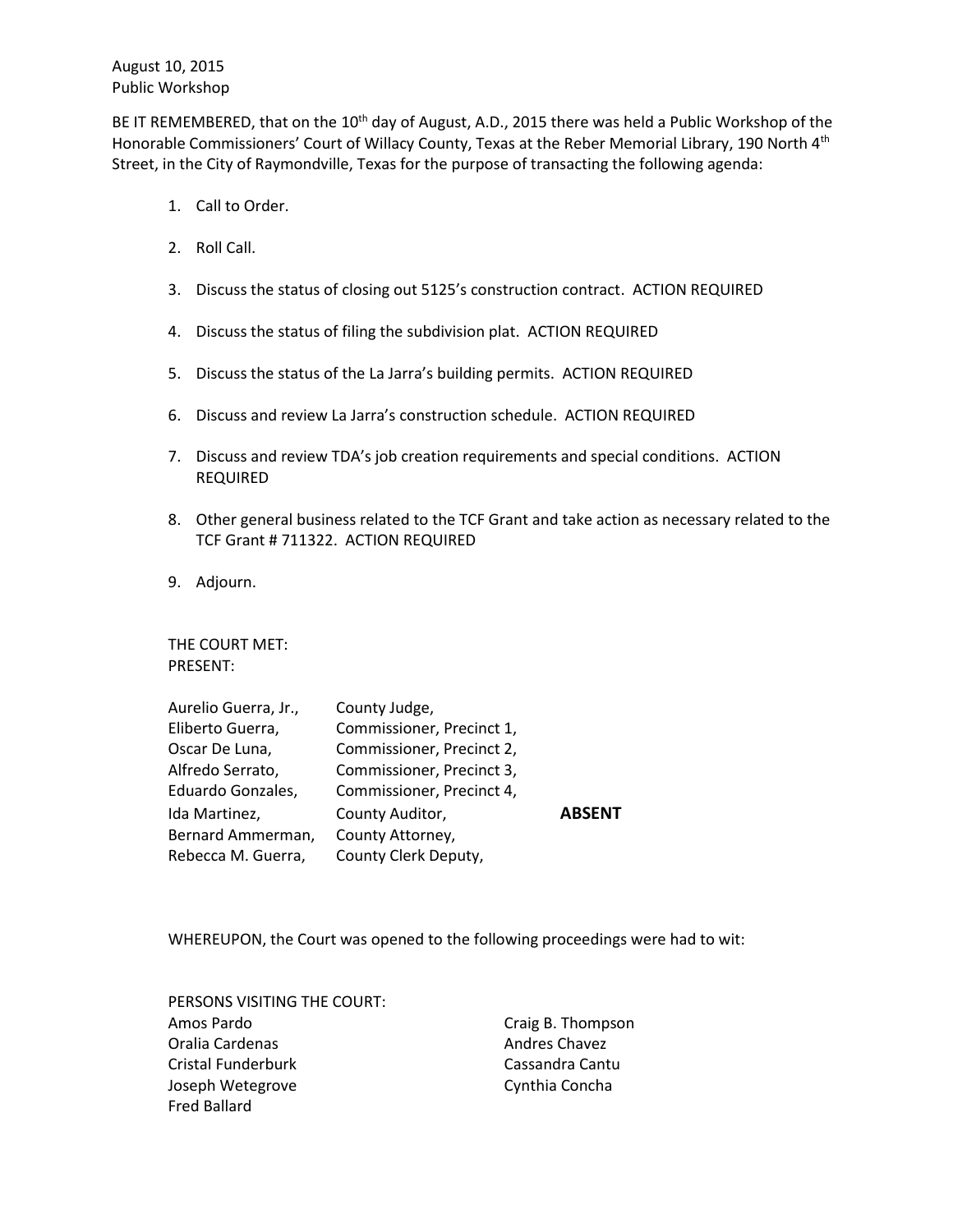- 1. Call to Order Chairman Aurelio Guerra, Jr.
- 2. Roll Call/Establishment of Quorum All Present

Agenda # 3 IN REGARDS TO DISCUSS THE STATUS OF CLOSING OUT 5125'S CONSTRUCTION CONTRACT

Motion was made by Commissioner Gonzales, seconded by Commissioner Guerra for approval of closing out 5125's construction contract, contingent upon the lift station being operable. Motion was put before the Court by the Chairman. Commissioners Guerra, De Luna, Serrato and Gonzales voting AYE. NAYS NONE. Motion was declared carried.

Agenda # 4 IN REGARDS TO DISCUSS THE STATUS OF FILING THE SUBDIVISION PLAT

Motion was made by Commissioner Gonzales, seconded by Commissioner De Luna for approval of filing the subdivision plat. Motion was put before the Court by the Chairman. Commissioners Guerra, De Luna, Serrato and Gonzales voting AYE. NAYS NONE. Motion was declared carried.

Agenda # 5 IN REGARDS TO DISCUSS THE STATUS OF THE LA JARRA'S BUILDING PERMITS

Motion was made by Commissioner Guerra, seconded by the Chairman to pass on this item. Motion was put before the Court by the Chairman. Commissioners Guerra, De Luna, Serrato and Gonzales voting AYE. NAYS NONE. Motion was declared carried.